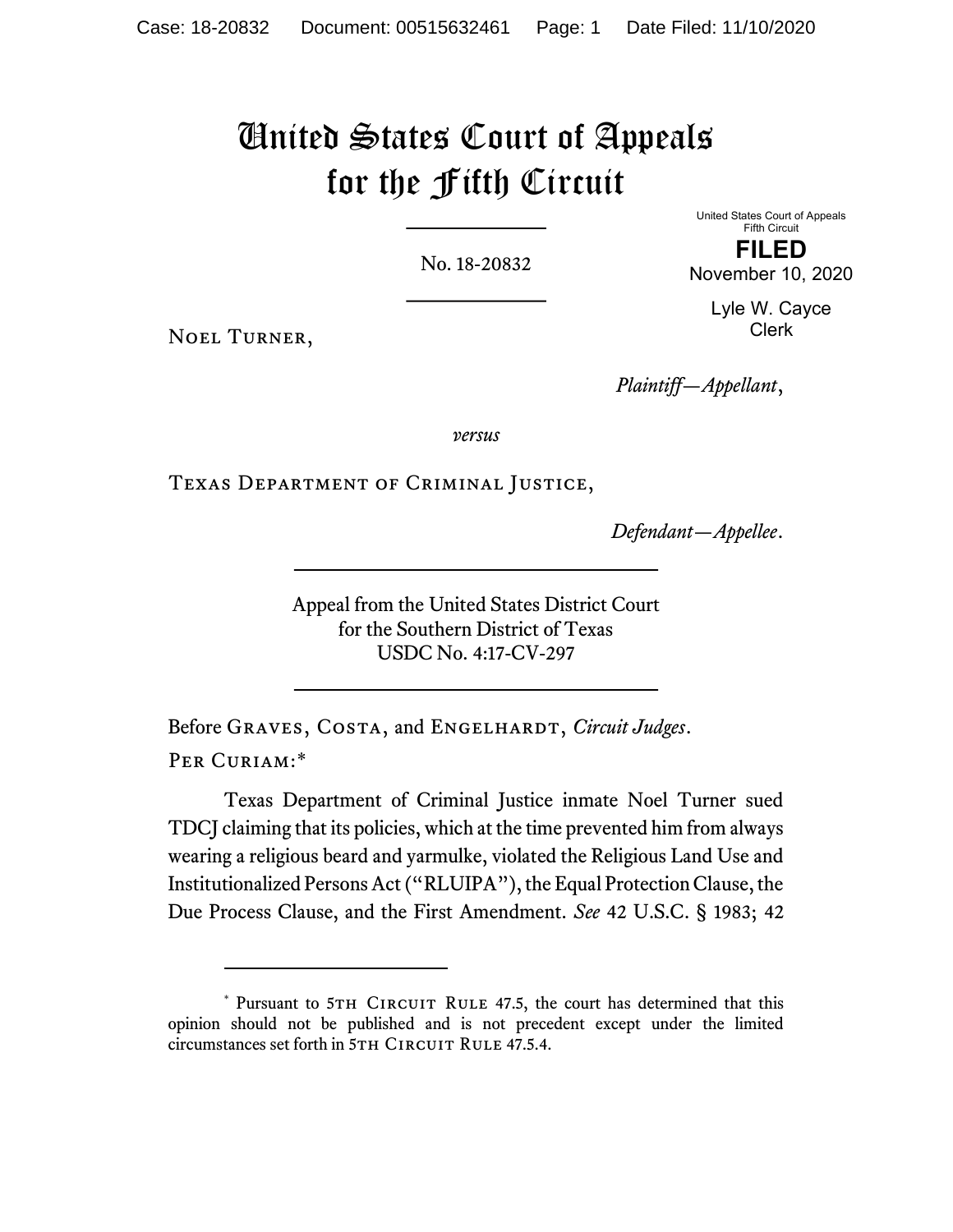U.S.C. § 2000cc-1(a). Turner seeks declaratory and injunctive relief, asking that he always be allowed to grow and keep a four-inch beard and always be allowed to wear a yarmulke.

TDCJ changed its policies during the pendency of his lawsuit. Inmates can now wear religious beards and approved religious headgear at all times. Because Turner has received what he wanted, we affirm the district court's denial of his discovery requests, affirm its grant of summary judgment in TDCJ's favor, and deny his motions for a preliminary injunction and his request for costs.<sup>1</sup>

I.

The affidavit of TDCJ Region I Director Tony O'Hare states that prisoners can now wear four-inch religious beards and never have to shave them for ID photographs. Although voluntary cessation of a challenged activity does not ordinarily deprive a federal court of its power to determine its legality, courts are justified in treating a voluntary governmental cessation of potentially wrongful conduct with solicitude. Sossamon v. Lone Star State of Tex., 560 F.3d 316, 325 (5th Cir. 2009). Such self-correction provides a secure foundation for a dismissal based on mootness so long as it appears genuine. Ragsdale v. Turnock, 841 F.2d 1358, 1365 (7th Cir. 1988). Government actors in the exercise of their official duties are accorded a presumption of good faith because they are public servants, and without evidence to the contrary, courts assume that formally announced changes to official policy are not mere litigation posturing. Sossamon, 560 F.3d at 325.

<sup>&</sup>lt;sup>1</sup> We review the summary judgment decision *de novo* and the denial of the discovery requests for abuse of discretion. JP Morgan Chase Bank, N.A. v. DataTreasury Corp., 936 F.3d 251, 255–56 (5th Cir. 2019); Milton v. Tex. Dep't of Crim. Just., 707 F.3d 570, 572 (5th Cir. 2013).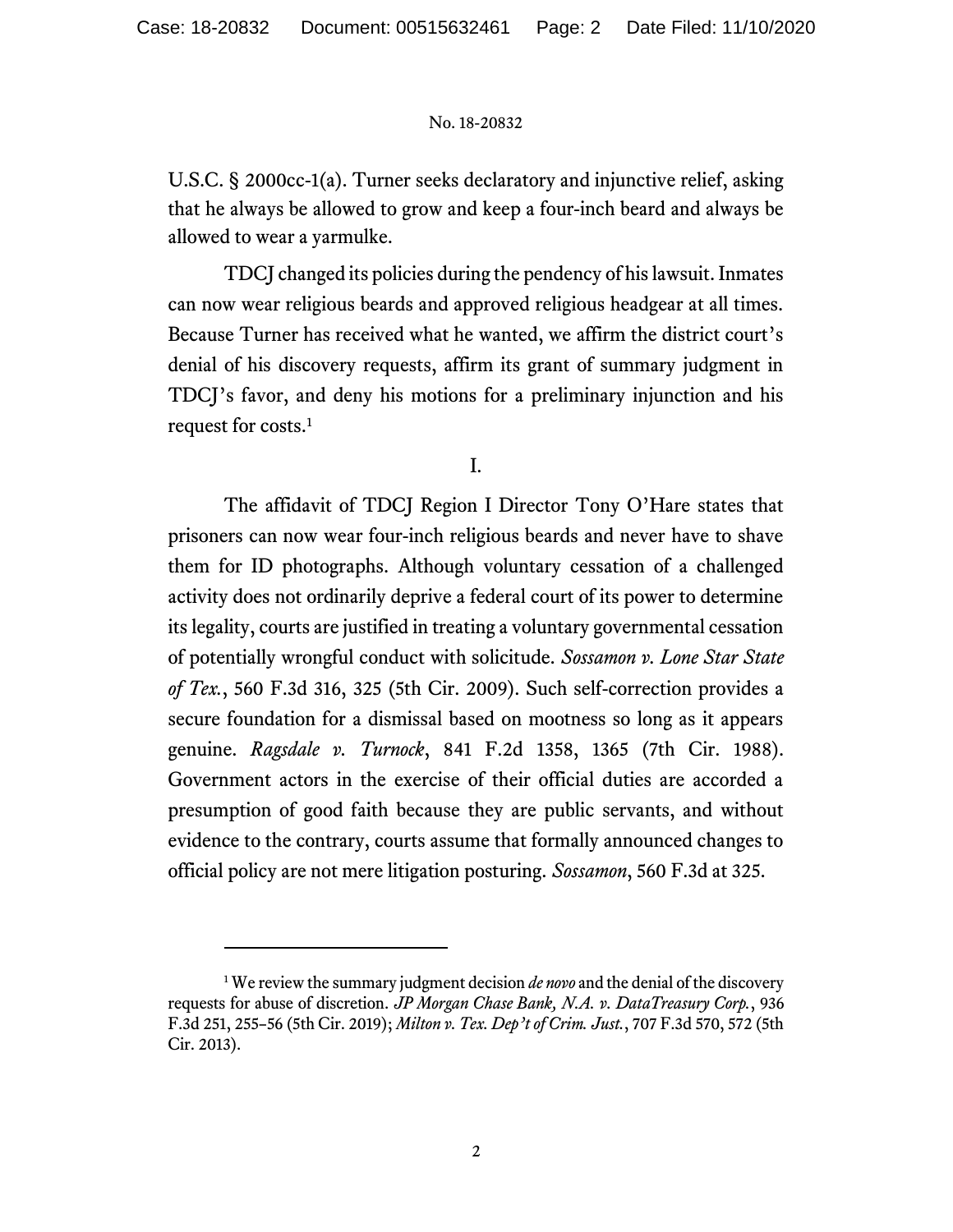Turner cannot controvert O'Hare's affidavit and has put forth no evidence to overcome the presumption of good faith to which government actors are entitled. Since nothing suggests Turner will be subjected to the same allegedly defective grooming policies again or that TDCJ will reverse the new policies, Turner's religious beard claim is moot.

# II.

After Turner filed suit, TDCJ twice changed its religious headgear policy to accommodate a Jewish inmate's need to always wear a yarmulke. Initially, inmates were always allowed to wear yarmulkes purchased (or obtained via donation) from the commissary. But according to exhibits attached to Turner's motions for a preliminary injunction, TDCJ altered the policy again in January 2020 to expressly allow inmates to wear yarmulkes obtained from sources other than the commissary so long as they are white with holes. Those with religious headgear that does not comply with the two policy changes can still wear it in their cells and at religious programs, but it must be carried, and not worn, to and from religious programs.

Turner cannot deny that the current policy allows him to always wear a yarmulke. The question now becomes whether the policy's mandate that the yarmulke either be one that is white with holes or be one obtained from the commissary, which an inmate can purchase for \$1.25 or receive via donation, imposes a substantial burden upon Turner's ability to exercise his religious beliefs.

RLUIPA provides that the government shall not impose a substantial burden on the religious exercise of a person residing in or confined to an institution unless the burden furthers a compelling governmental interest and does so by the least restrictive means. 42 U.S.C.  $\S$  2000cc-1(a)(1)-(2)(2000). A governmental action creates a substantial burden on a religious exercise if it truly pressures the offender to significantly modify his religious behavior and significantly violates his religious beliefs. Adkins v. Kaspar, 393 F.3d 559,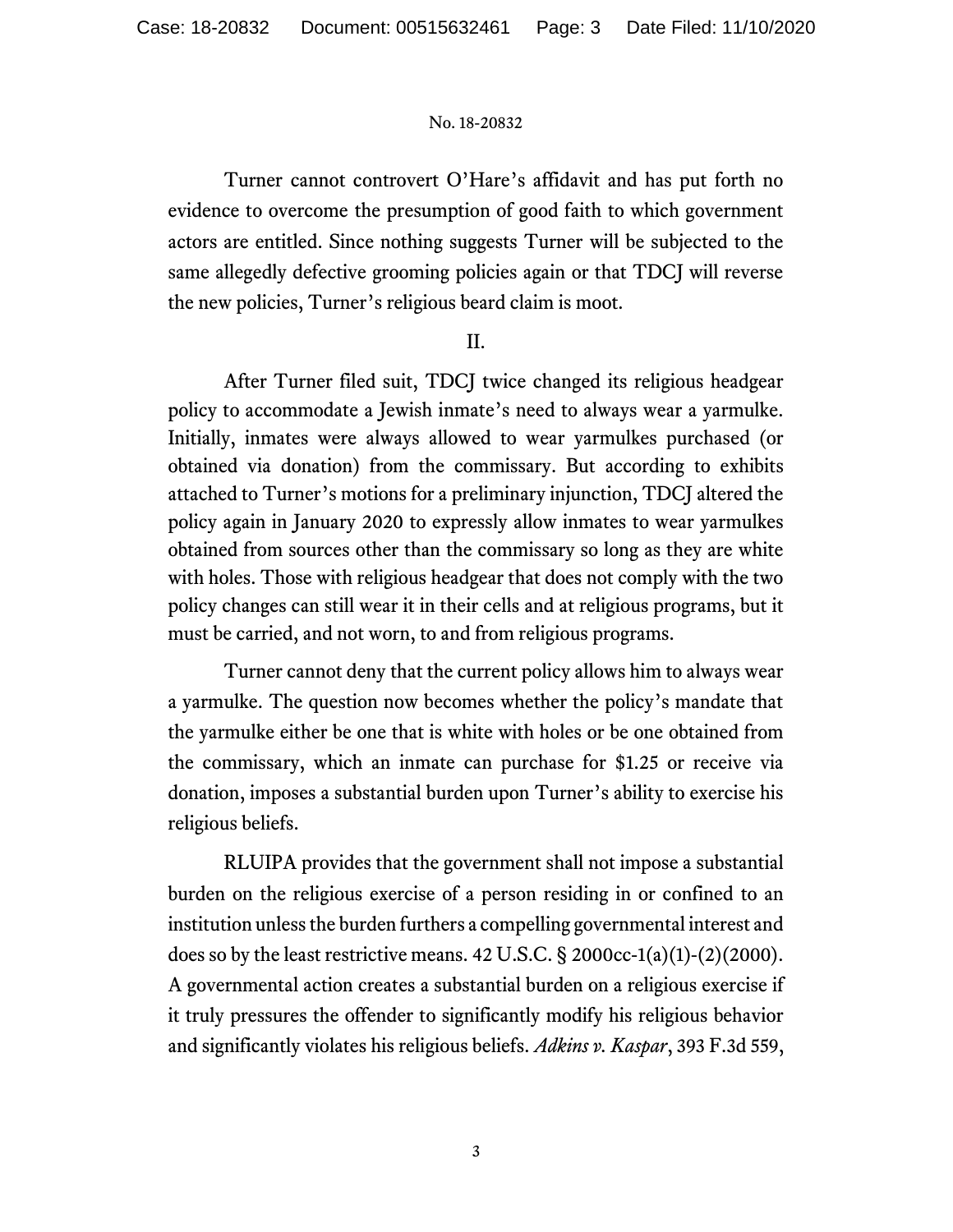570 (5th Cir. 2004). The effect of a government action is significant when it either influences the adherent to act in a way that violates his religious beliefs or forces the adherent to choose between enjoying a generally available, nontrivial benefit, and following his religious beliefs. Id. The fact-specific substantial burden inquiry demands a case-by-case analysis. Id. at 571.

RLUIPA does not give prisoners an unfettered right to religious accommodations. See Cutter v. Wilkinson, 544 U.S. 709, 723–26 (2005). And Turner does not suffer a substantial burden just because the prison fails to provide all the religious accommodations that he desires. See Sefeldeen v. Alameida, 238 F. App'x 204, 206 (9th Cir. 2007). For example, prisoners do not have a right to the religious advisor of their choice. Blair-Bey v. Nix, 963 F.2d 162, 163–64 (8th Cir. 1992).

Similarly, Turner does not have a right to wear a particular yarmulke of his choosing at all times. A satisfactory accommodation is the touchstone. Davis v. Powell, 901 F. Supp. 2d 1196, 1232 (S.D. Cal. 2012). And requirements that devotional accessories such as religious headgear be obtained through the commissary or meet prescribed standards do not impose a substantial burden upon an inmate's exercise of religious belief because such policies do not prohibit a religious practice but only limit an inmate's preferences. See Jihad v. Fabian, No. 09-CV-1604, 2011 WL 1641767, at \*1, \*8 (D. Minn. May 2, 2011) (finding no substantial burden where inmates could only wear state-approved religious headgear purchased from the commissary); Thomas v. Little, No. 07-1117-BRE/EGB, 2009 WL 1938973, at \*5 (W.D. Tenn. July 6, 2009) (finding no substantial burden on religious exercise where inmate was required to purchase prayer oils from one supplier).

Turner claims that he cannot afford to purchase a yarmulke from the commissary. But prisons are not required to provide inmates with devotional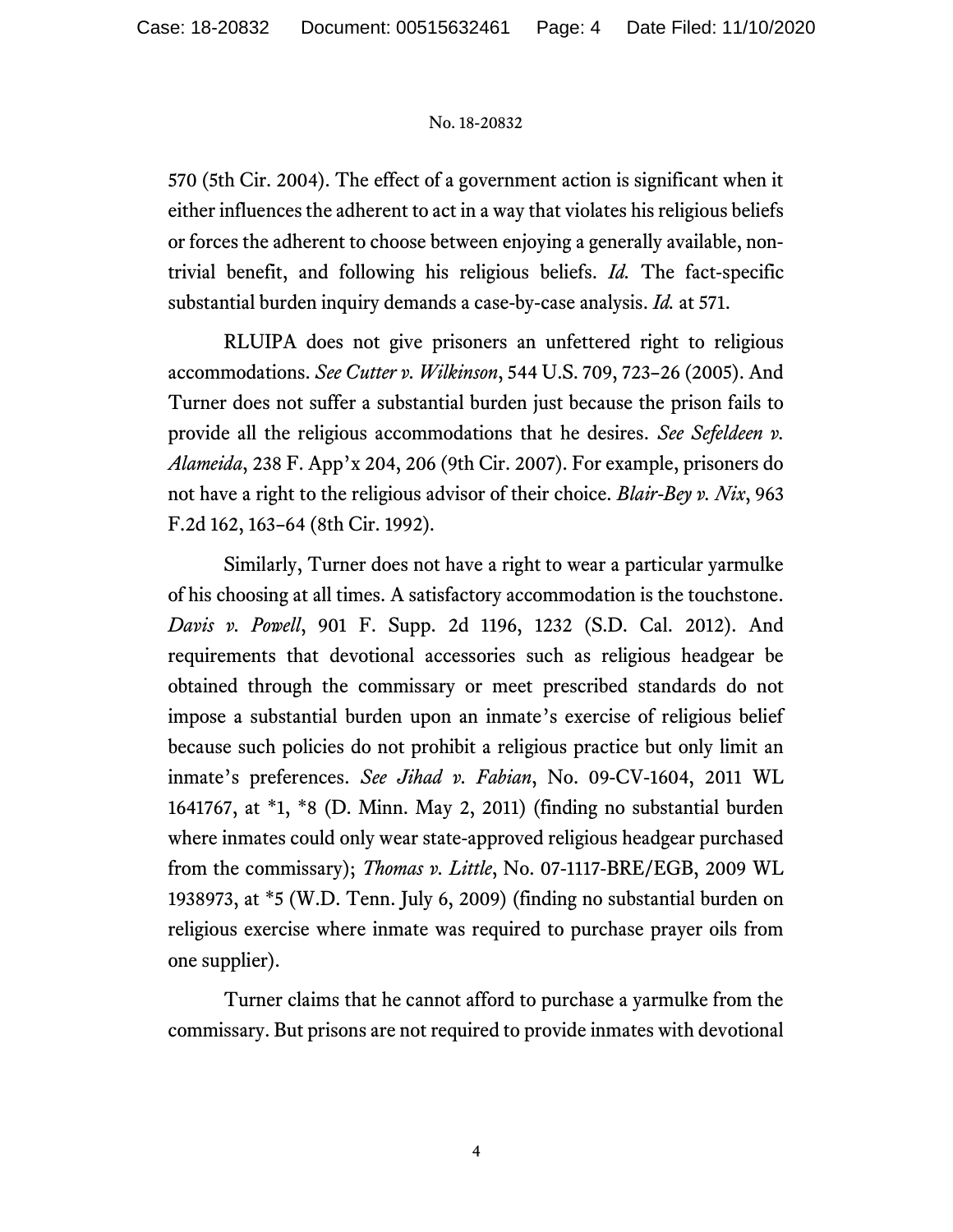accessories. Cutter, 544 U.S. at 720 n.8. While Turner claims that he is indigent, the district court pointed out that his inmate account balance totaled \$33.81 and \$21.56 during the first two months the new religious headgear policy was in effect. Turner does not contend that the purchase requirement itself violates his religious beliefs or that the yarmulke sold in the commissary is deficient. Moreover, the headgear policy as of January 2020 allows inmates to wear yarmulkes obtained from sources besides the commissary, and Turner does not contend that yarmulkes that are white with holes are inadequate for religious reasons.

Though the headgear policy might impose an expense or burden upon prisoners, it neither pressures them to significantly modify their religious beliefs nor violates them. Unlike, for example, requiring inmates to purchase kosher food, $2$  the purchase or donation of a yarmulke is neither a frequently reoccurring expense nor a substantial burden on Turner's religious practice.

Again, a reasonable accommodation that provides for the generic tenets of an inmate's faith is all that is necessary considering a prison's limited resources. See Chance v. Tex. Dep't of Crim. Just., 730 F.3d 404, 415-16 (5th Cir. 2013). Turner's primary concern was being able to always cover his head in public, and TDCJ policy now allows him to do so.

<sup>&</sup>lt;sup>2</sup> This claim differs from the claim in Moussazadeh v. Texas Department of Criminal Justice, 703 F.3d 781 (5th Cir. 2012), where a prison policy forced inmates who wanted to eat kosher food to purchase those meals. Id. at 786. In Moussazadeh, the question concerned not the provision of religious items but the provision of food. There we found that denying religiously appropriate food constituted a substantial burden on the exercise of religion because it denied a generally available benefit. *Id.* at 793–94. Food, after all, is an essential benefit given to every inmate regardless of religious belief. Id. Thus, the panel in Moussazadeh addressed a different question and factual situation.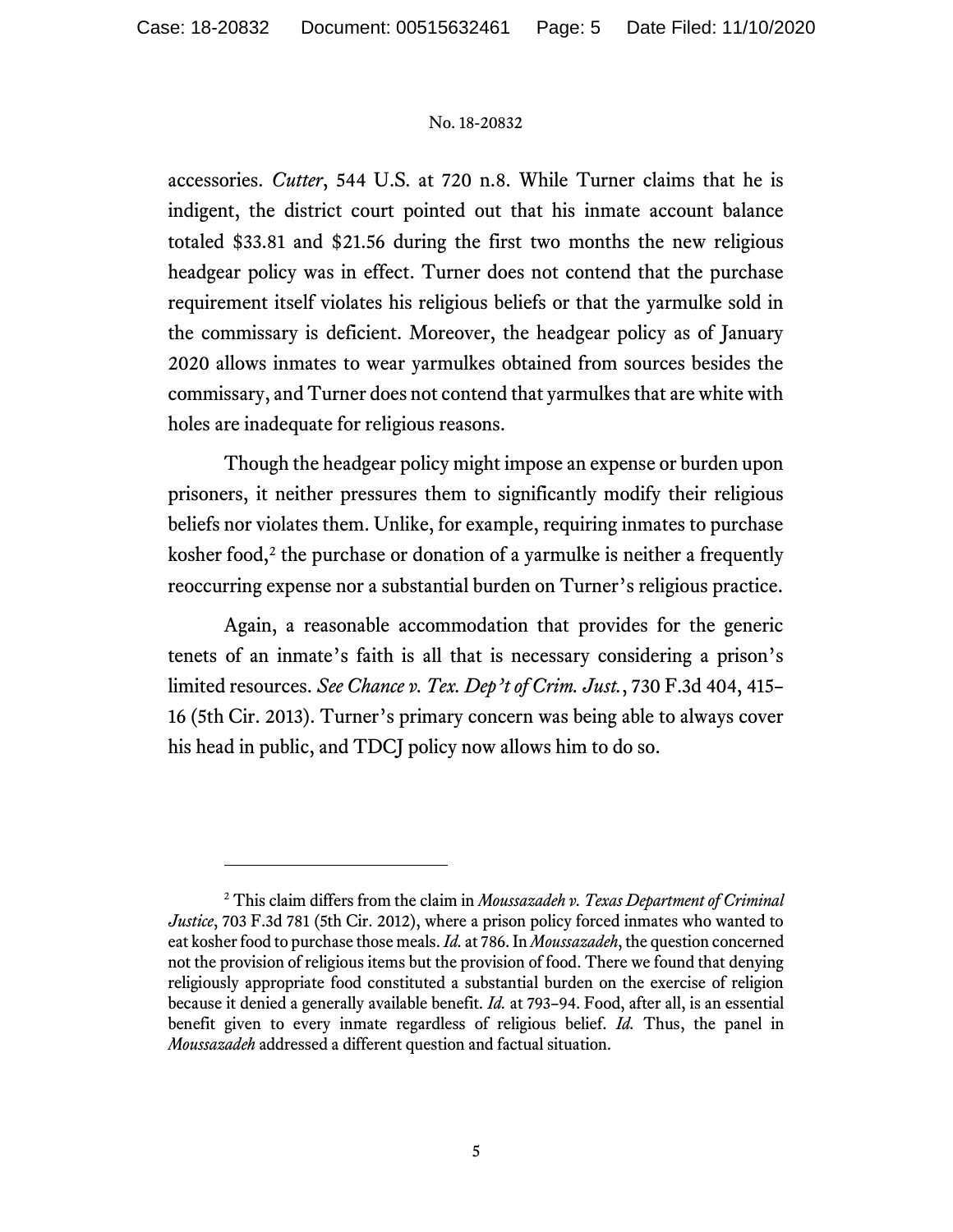### III.

Turner first raised his claim that the headgear policy violates the Equal Protection Clause in a response to TDCJ's policy advisory and not in the complaint or in a motion to amend the complaint. The district court did not review the claim, most likely because it was raised in a response and was never properly before the court. Similarly, Turner mentions a potential due process claim for the first time on appeal. "Typically, we will not consider on appeal matters not presented to the trial court. Rather, the litigant must raise his argument<sup>[s]</sup> to such a degree that the district court may rule on [them]." Harris Cnty., Tex. v. CarMax Auto Superstores Inc., 177 F.3d 306, 326 (5th Cir. 1999) (internal citations omitted). Turner presents no reason for us to make an exception to our usual practice.

Regardless, the Eleventh Amendment bars Turner from subjecting an agency like TDCJ to suit in federal court absent a waiver. Frew ex rel. Frew v. Hawkins, 540 U.S. 431, 437 (2004); Aguilar v. Tex. Dep't of Crim. Just., 160 F.3d 1052, 1054 (5th Cir. 1998). Section 1983 does not waive sovereign immunity, and there is no indication that TDCJ has waived its immunity. See Quern v. Jordan, 440 U.S. 332, 338 n.7 (1979). For the reasons above, we do not consider Turner's potential constitutional claims.<sup>3</sup>

## IV.

Turner also disputes the district court's denial of his discovery requests for documents that he contends would show that the challenged policies remain in effect. A district court may exercise its "sound discretion" with respect to discovery matters. King v. Dogan, 31 F.3d 344, 346 (5th Cir. 1994). Turner, as a party opposing summary judgment, must show that the requested discovery would defeat TDCJ's motion by creating a genuine issue

<sup>&</sup>lt;sup>3</sup> Turner agrees that the district court correctly dismissed his First Amendment claims.